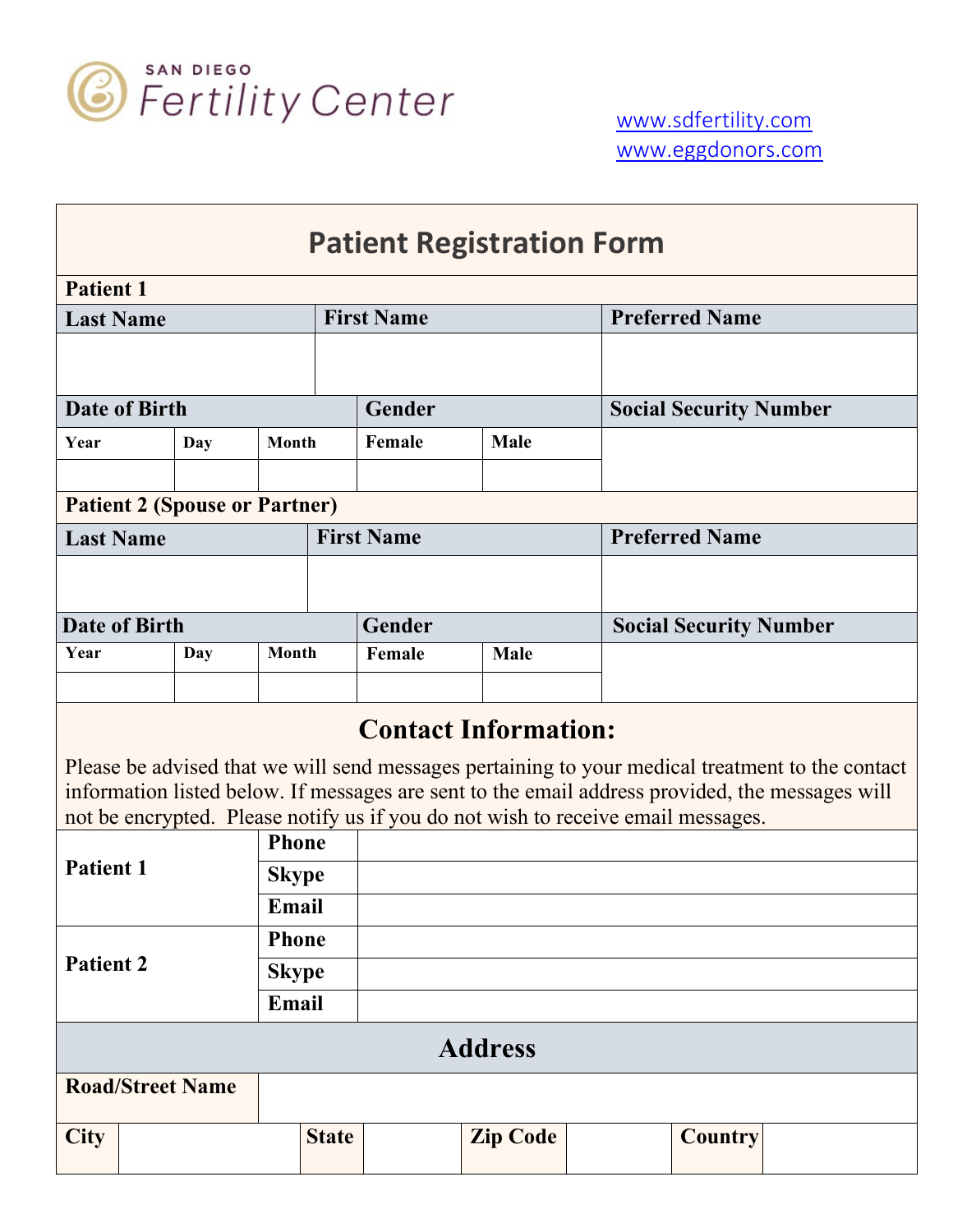| <b>Emergency Contact</b>                                                                                                                    |                                                                           |                                             |  |                                              |  |  |  |  |  |
|---------------------------------------------------------------------------------------------------------------------------------------------|---------------------------------------------------------------------------|---------------------------------------------|--|----------------------------------------------|--|--|--|--|--|
| <b>Name</b>                                                                                                                                 |                                                                           |                                             |  |                                              |  |  |  |  |  |
| <b>Phone</b>                                                                                                                                |                                                                           |                                             |  |                                              |  |  |  |  |  |
| Email                                                                                                                                       |                                                                           |                                             |  |                                              |  |  |  |  |  |
|                                                                                                                                             | <b>Consultant or Representative Contact Info:</b>                         |                                             |  |                                              |  |  |  |  |  |
|                                                                                                                                             | If you have an Consultant or Representative, please list their info here. |                                             |  |                                              |  |  |  |  |  |
| <b>Name</b>                                                                                                                                 |                                                                           |                                             |  |                                              |  |  |  |  |  |
| <b>Phone</b>                                                                                                                                |                                                                           |                                             |  |                                              |  |  |  |  |  |
| Email                                                                                                                                       |                                                                           |                                             |  |                                              |  |  |  |  |  |
| Do you agree for us to share information regarding your medical treatment at SDFC with<br>any of the following? Please mark all that apply. |                                                                           |                                             |  |                                              |  |  |  |  |  |
| <b>Your Spouse/Partner</b>                                                                                                                  |                                                                           | <b>Your above Consultant/Representative</b> |  |                                              |  |  |  |  |  |
| <b>Additional Information</b>                                                                                                               |                                                                           |                                             |  |                                              |  |  |  |  |  |
| How did you hear<br>about our center?                                                                                                       | <b>Internet</b>                                                           |                                             |  | <b>SDFC Seminar</b>                          |  |  |  |  |  |
| Please mark all that<br>apply.                                                                                                              | Friend                                                                    |                                             |  | <b>Fertility Conference</b><br>Name:         |  |  |  |  |  |
|                                                                                                                                             | <b>Physician Referral</b><br>Name:                                        |                                             |  | <b>Fertility Consulting Company</b><br>Name: |  |  |  |  |  |
|                                                                                                                                             | <b>Egg donor Agency</b>                                                   |                                             |  | <b>Men Having Babies Event</b>               |  |  |  |  |  |
|                                                                                                                                             | <b>Surrogacy Agency</b>                                                   |                                             |  | Other:                                       |  |  |  |  |  |
| Physician                                                                                                                                   | <b>Primary Care Physician:</b>                                            |                                             |  |                                              |  |  |  |  |  |
| <b>Information</b>                                                                                                                          | Obstetrician/Gynecologist:                                                |                                             |  |                                              |  |  |  |  |  |